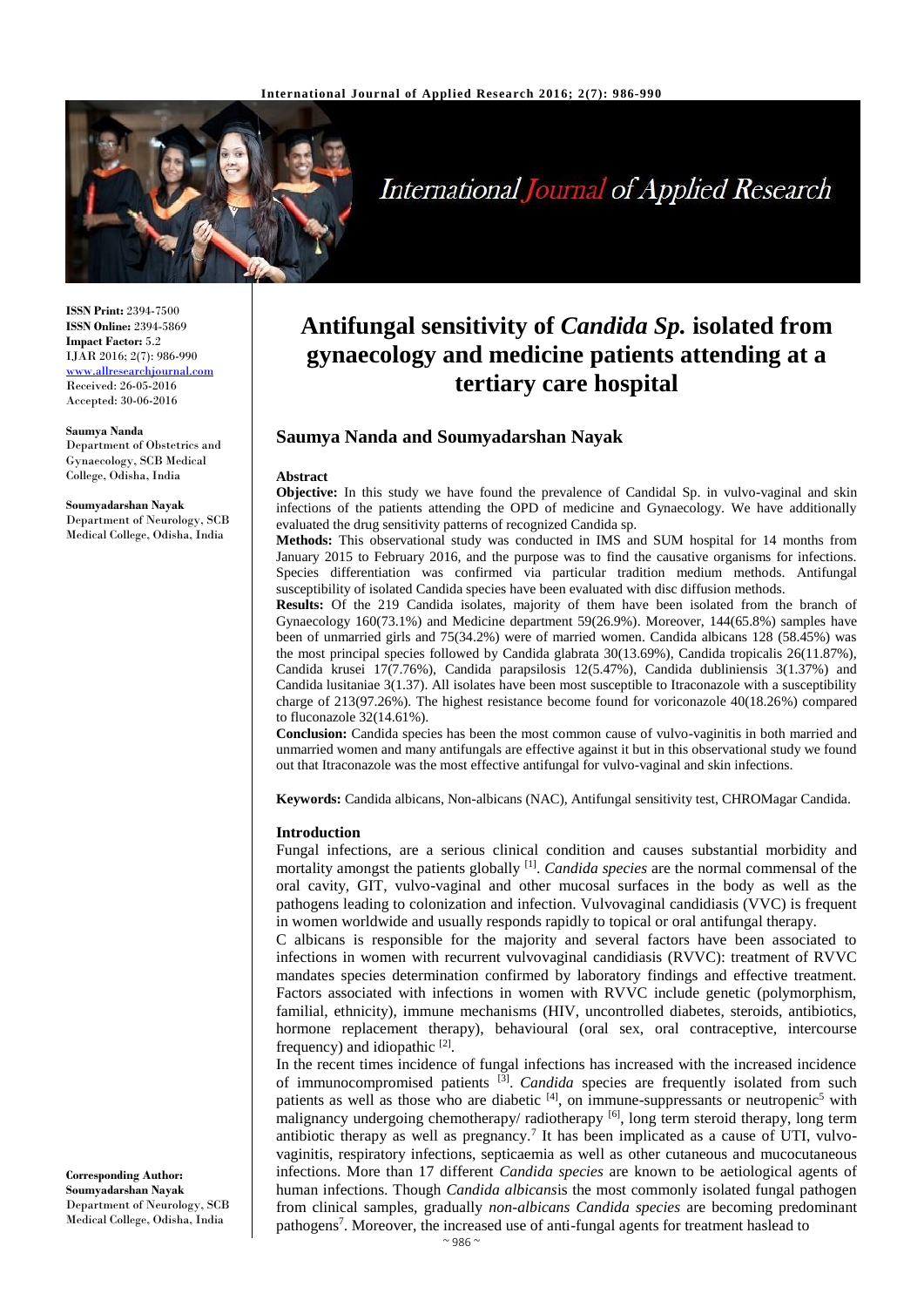development of resistance against commonly used antifungal agents in the treatment [3, 5, 7] . However the *Candida species* have variable resistance towards various antifungal agents. The objectives of this study were to isolate and identify the species of *Candida* from vulvo-vaginal (vulval in children, unmarried women) & skin infection samples and to determine the susceptibility pattern of the *Candida species* isolates.

#### **Materials and Methods**

In this prospective study all the patients attending at the department of medicine and the department of Gynaecology were participated for a period of 1 year. Thus the specimens whose Gram stained smears showed presence of any yeast cells or yeast-like cells with budding and with or without pseudohyphae were processed for fungal culture and inoculated on Sabourad's Dextrose Agar (SDA). Plates were incubated aerobically at  $37^{\circ}$ C for 24 hours. The colonies of *Candida species* were obtained after overnight incubation. The colonies were identified by colony morphology on SDA, colony colour on Candidal differential agar Media, germ tube test and chlamydospore formation as follows. The colonies were identified according to colour. In addition to the colour of the colonies on HiCrome, a germ tube test and observation of chlamydospore formation on cornmeal agar were carried out for identification of *Candida albicans*. For germ tube test, a well isolated colony from SDA was emulsified in 0.5 ml of human serum using sterile straight wire. The test tubes were incubated at  $35\degree\text{C}$  and no longer than 2 hours. A drop of serum sample was placed on a clean, grease free slide and a cover slip was placed over it. This slide was then observed first under 10X and then under 40X objective lens of microscope for the presence of germ tubes. Germ tube is a filamentous extension from yeast cell without constriction at the neck (true germ tube) and is seen in *C. albicans*. Antifungal Susceptibility test was carried out for *Candida species* according to CLSI guidelines for testing anti-fungal agents for yeasts

#### **Results**

Of all, 219 samples were positive for candida infections, including 160(73.1%) from the Gynaecology department, and rest from the department of Medicine. All these positive samples produced cream to white, smooth and glossy colonies - characteristic of Candida species on the SDA. These Candida-positive colonies were gram stained and only those which were round to oval with purple-coloured budding yeast cells were further processed for germ tube (GT) test. A total of 131(59.82%) strains produced germ tubes, hence were categorised as either *C. albicans* or *C. dubliniensis*, while 88(40.18%) strains which were GT negative and were designated as *Candida* species. Species level identification was performed by using CHROM agar Candida and corn meal agar. On the basis of growth on both

the media, out of all the positive isolates *C. albicans* 128(58.45%) was the most predominant species followed by *C. glabrata* 30(13.69%), *C. tropicalis* 26(11.87%), *C. krusei* 17(7.76%), *C. parapsilosis* 12(5.47%), *C. dubliniensis*  $3(1.37%)$  and C. lusitaniae  $3(1.37)$ . Among NACs, C. glabrata was the most abundant species. The Candida species were also identified through various biochemical tests and the results confirmed microscopic and morphological observations. Moreover, 139(63.5%) of the infections were acquired in hospitals compared to 80(36.5%) community-acquired infections. *C. albicans* was the most abundant species in both the OPD and IPD, followed by *C. glabrata*, *C. tropicalis*, *C. krusei* and *C. parapsilosis*. *C. krusei* was more prevalent in OPD, while other species were abundant in IPD. Highest prevalence of Candida species was in Gynaecology (Table-1). It was observed that the number of *C. albicans* and all the NAC species was high in Unmarried girlss as compared to married women. Among the NACs, *C. tropicalis*, *C. glabrata* and *C. krusei* were the predominant species in Unmarried girlss. In case of married women, *C. tropicalis*, *C. glabrata* were high in number after *C. albicans* (Table-2). Patients were divided into six age groups. The highest rate of Candida species was obtained from the patients aged above 60 years with highest prevalence of *C. albicans* followed by *C. glabrata*, *C. tropicalis* and *C. krusei*. In the age group 26-40 and 41-60 years, *C. glabrata*, and *C. tropicalis* were prevalent. *C. krusei* was most abundant within the middle-aged group, i.e. 41-60 years (Table-3). In our study, Itraconazole was the most effective antifungal against all the Candida species with a susceptibility rate of 213(97.26%). Resistance towards Itraconazole was noted for 3(2.34%) *C. albicans*, 1(3.33%) *C. glabrata* and 1(5.88*%) C. krusei* species. Interestingly, the highest resistance was found for voriconazole 40(18.26%) compared to fluconazole 32(14.61%). *C. krusei* 4(23.5%) were the most resistant Candida species to fluconazole followed by *C. albicans* 24(18.75%), *C. glabrata* 3(10%) and *C. parapsilosis* 1(8.3%). However, *C. parapsilosis* was the most resistant to voriconazole 4(33.3%), followed by *C. krusei* 4(23.5%), *C. albicans* 26(20.3%), *C. glabrata* 4(13.3%) and *C. tropicalis* 2(7.7%). A 100% susceptibility rate was noted in *C. dubliniensis* and *C. lusitaniae* for both the azole antifungals (Table-4). According to the antifungal resistance data of this study, cross-resistance between fluconazole and voriconazole was found among 18(8.2%) of the isolates. Of them, 16(88.9%) were *C. albicans* while 2(11.1%) were *C. glabrata*. Both the *C. glabrata* isolates were cross-resistant to fluconazole and voriconazole. Among *C. albicans*, 14(87.5%) isolates were cross-resistant to fluconazole and voriconazole, 1(6.25%) isolate was resistant against Itraconazole and voriconazole while 1(6.25%) C. albicans isolate was resistant to all the three antifungals i.e., Itraconazole, fluconazole and voriconazole.

| C. albicans | C. glabrata | C. tropicals | C. krusel                | C. parapsllosis | C. dubllnieniensis | C. lusitaniae | <b>Total</b>            |
|-------------|-------------|--------------|--------------------------|-----------------|--------------------|---------------|-------------------------|
| 47          |             | 10           |                          |                 |                    |               | 78 (35.6%)              |
| 31          |             |              |                          |                 |                    |               | 59(26.9%)               |
| 20          |             |              |                          |                 |                    |               | $\overline{32}(14.6\%)$ |
| 13          |             |              |                          |                 |                    |               | $20(9.1\%)$             |
|             |             |              |                          |                 |                    |               | $10(4.6\%)$             |
|             |             |              |                          |                 |                    |               | $10(4.6\%)$             |
|             |             |              |                          |                 |                    |               | $10(4.6\%)$             |
| 43          |             |              | 10                       |                 |                    |               | 80(63.5%)               |
| 85          | 19          | 15           |                          |                 |                    |               | 139(14.6%)              |
| 128         | 30          | 26           | $\overline{\phantom{a}}$ |                 | ר ו                |               | 219(100%)               |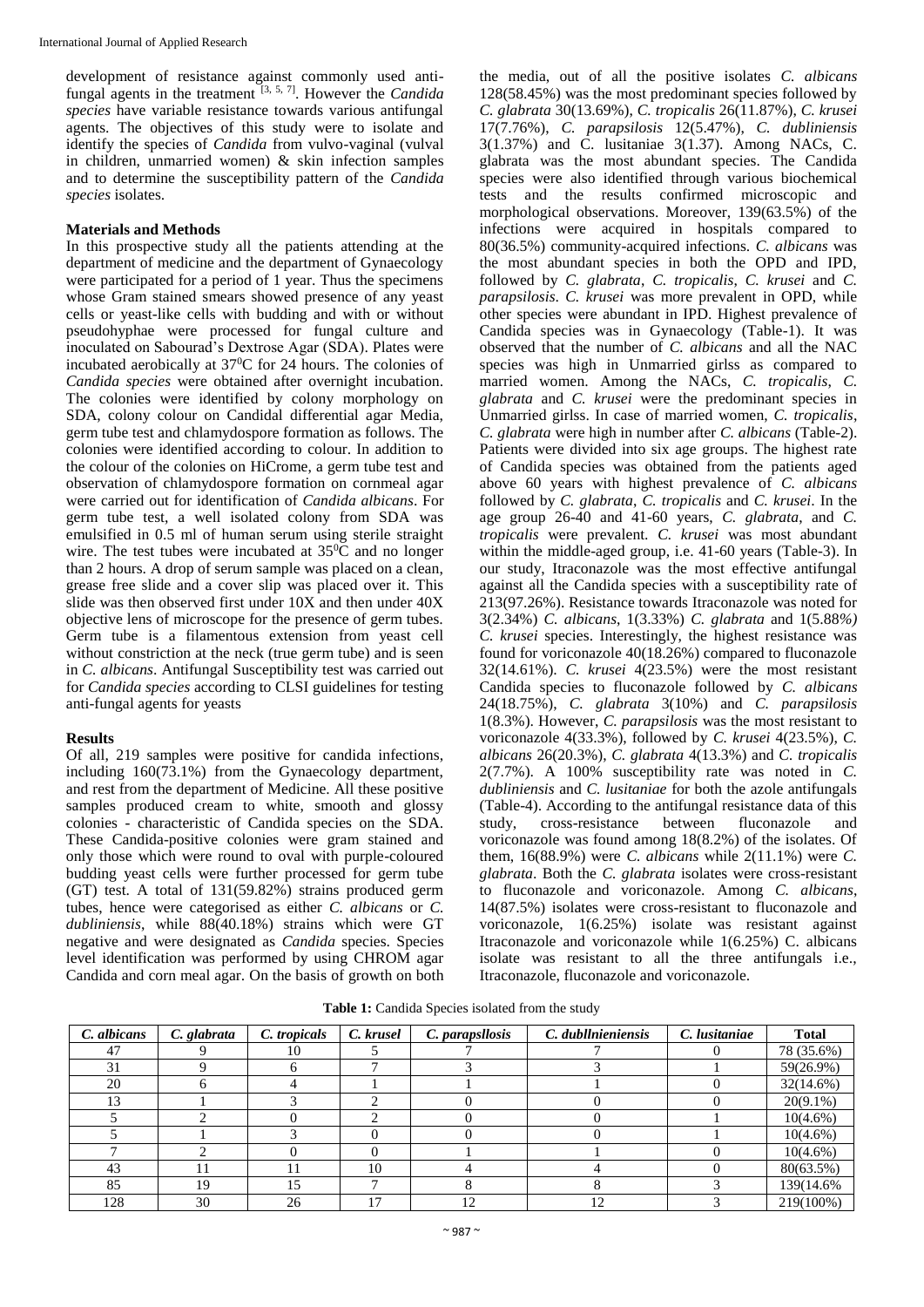**Table 2:** Marital status distribution of Candida albicans and Non albicans (Nacs) species

| Gender          | Albicans C.<br>128) | 30 | 26 |        | $12^{\circ}$ | c. Glabrata   C. tropicals   C. krusel   C. parapsllosis   C. dubllnieniensis   C. lusitaniae   Total   Tr |          | <b>Total</b><br>isolates |
|-----------------|---------------------|----|----|--------|--------------|------------------------------------------------------------------------------------------------------------|----------|--------------------------|
| Unmarried girls |                     |    |    | $\sim$ |              |                                                                                                            |          | 144(65)%                 |
| Married women   |                     |    |    |        |              |                                                                                                            | $\gamma$ | 75(34.2%)                |

| Gender          | Children<br>$(0-1)$ | <b>Teenagers</b><br>$(12-18)$ | Young adults<br>$(19-25)$ | Age group Adults<br>$(26-40)$ | Middle aged $(41-60)$ | <b>Senior citizen</b><br>(>60) | <b>Total</b> |
|-----------------|---------------------|-------------------------------|---------------------------|-------------------------------|-----------------------|--------------------------------|--------------|
| Unmarried girls |                     |                               |                           | 42                            |                       | 48                             | 144(65.8%)   |
| Married women   |                     |                               |                           |                               |                       | 38                             | 75(34.2%)    |
| Total           |                     |                               | 10                        | ◡                             |                       | 86                             | 219(100%)    |

**Table 3:** Age wise Candida species distribution



**Fig 1:** Colony of Candida Species on SDA



**Fig 2:** Anti-fungal susceptible of Candida species

#### **Discussion**

The virulence factors and antifungal susceptibility profile of *C. albicans* and NACs vary which has necessitated correct and rapid species identification as this has a direct impact on the choice of treatment [8]. In our study, *C. albicans* (58.4%) was the leading pathogen as compared to NACs similar to earlier reports <sup>[9-12]</sup>. Nucci *et al*. <sup>[13]</sup> also reported *C. albicans* (37.6%) as major contributor of Candida infection followed by *C. parapsilosis* and *C. tropicalis*. The order of prevalence of NACs in our study was *C. glabrata* (13.7%), *C. tropicalis*

(11.9%), *C. krusei* (7.8%), *C. parapsilosis* (5.5%), *C. dubliniensis* (1.4%) and *C. usitaniae* (1.4%). A significant finding of our study is *C. glabrata* among NACs being the most common species in clinical samples. This could be a perturbing threat due to high incidence of increased resistance of this species to the routinely used antifungal agents. Patel et al. [11] isolated highest number of Candida isolates from urine and sputum, which is similar to our work where urine  $78(35.6\%)$ , vagina  $59(26.9\%)$  and sputum 32(14.6%) had predominant Candida species. Farooqi *et al.*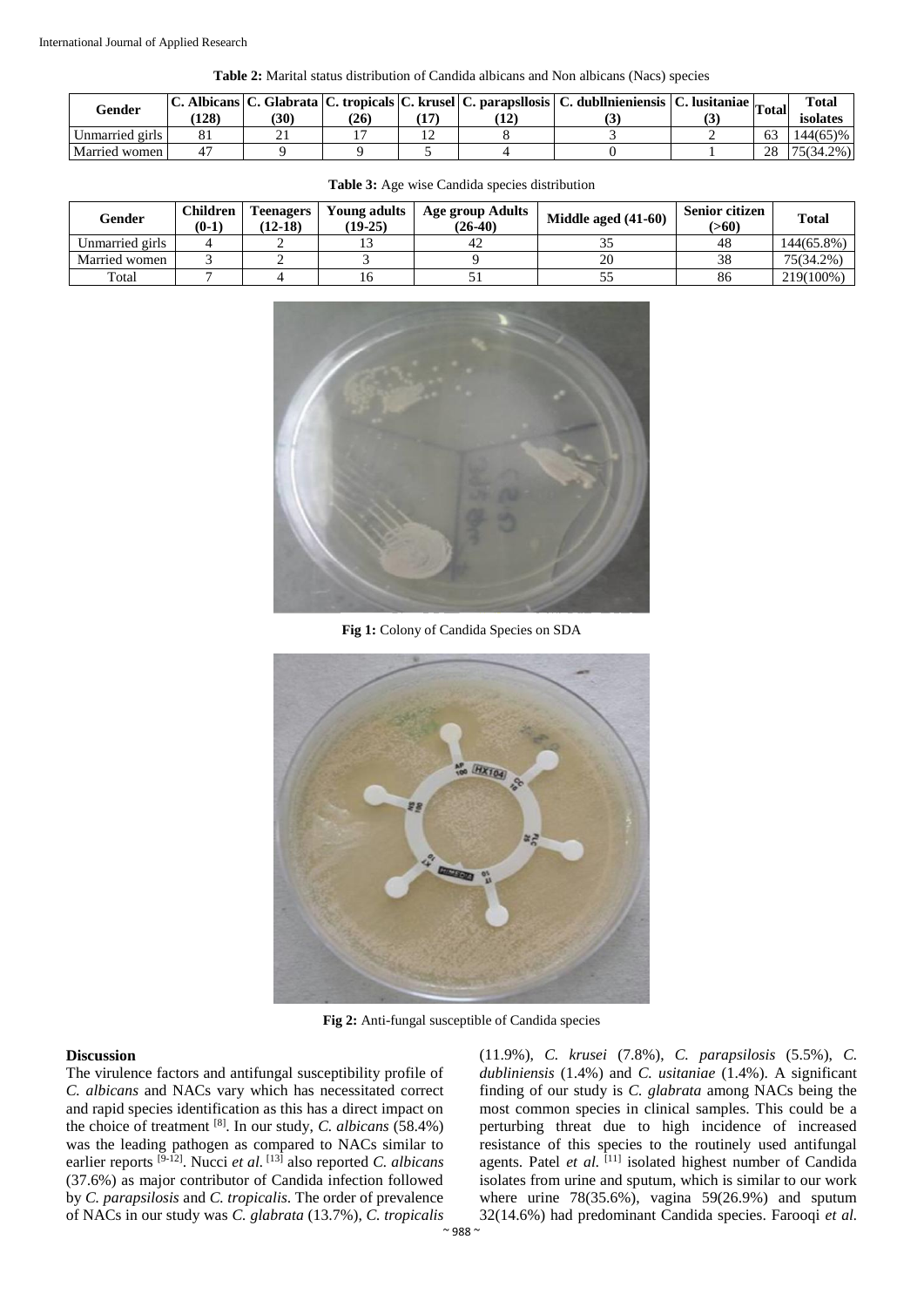[13] reported a different epidemiological trend where C. tropicalis was the most common organism followed by *C. parapsilosis* and *C. glabrata*. Candida infection was higher in Unmarried girls 144(65.8%) as compared to married women (30.9%) in our study, which is in accordance with findings of Nardin  $et$   $al$   $[15]$ . The reason of high distribution and virulence of Candida species in Unmarried girls is that it has a receptor for Unmarried girls reproductive hormones. Rashwas *et al.* [16] observed candiduria in 34.4% Unmarried girls and 14.9% in married women. Aslam *et al.* [17] also reported nosocomial candidiasis more frequent in Unmarried girls patients (56%) as compared to married women patients (44%). In our results, high percentage of Unmarried girls patients visiting the QIH may be due to problem in personal hygienic conditions. In this study, Candida infection was most prevalent within the age group of >60 years and middle aged-group, which is in accordance with studies of Furnaleto *et al.* [18] and Al- Hussaini *et al.* [19] In the present study, Candida infection rate was high in Gynaecology wards. However, other studies reported that Candida infection was more common in ICU and surgical ward <sup>[20]</sup>. Itraconazole was found to be highly effective against all tested species except for *C. albicans*, *C. glabrata* and *C. krusei*, which is similar to report of De Almeida *et al* [21] *.* Antifungal susceptibility data of this study also observed marked rise in azole resistance in NACs as compared to *C. albicans*. *C. krusei*was the most resistant species among all the isolates followed by *C. albicans*, *C. glabrata* and *C. parapsilosis*. Oberoi *et al.* [22]. reported high fluconazole sensitivity in *C. tropicalis*, high resistance in *C. glabrata* and less resistance in *C. parapsilosis*. All tested *C. tropicalis* local isolates were fluconazole sensitivity in contrast to *C. parapsilosis* and *C. glabrata*. Badiee and Alborzi<sup>23</sup> report 89.5% susceptibility of *C. albicans* to fluconazole; which is quite similar to our results. Fluconazole resistance was 18.8% similar to the Sojakova *et al.,* [24] which reported 13% fluconazole resistance in 227 Candida isolates. Kaya *et al.* reported an alarming increased fluconazole resistance in *C. albicans* (68.7%) and NACs (63.2%) <sup>[25]</sup>.

# **Conflict of Interest**: Nil

#### **Funding source**: Nil

**Ethical Clearance**: This study was approved from the competent authority of our Institutional ethics committee.

# **References**

- 1. Angus DC, Linde-Zwirble WT, Lidicker J, Clermont G, Carcillo J, Pinsky MR. Epidemiology of severe sepsis in the United States: analysis of incidence, outcome, and associated costs of care. Critical care medicine. 2001; 29(7):1303-10.
- 2. Lírio J, Giraldo PC, Amaral RL *et al.* Antifungal (oral and vaginal) therapy for recurrent vulvovaginal candidiasis: a systematic review protocol. BMJ Open. 2019; 9:e027489. doi:10.1136/ bmjopen-2018-027489
- 3. Jeddy N, Ranganathan K, Devi U, Joshua E. A study of antifungal drug sensitivity of Candida isolated from human immunodeficiency virus infected patients in Chennai, South India. J Oral Maxillofac Pathol. 2011; 15:182-6.
- 4. Premkumar J, Ramani P, Chandrasekar T, Natesan A, Premkumar P. Detection of species diversity in oral

candida colonization and anti-fungal susceptibility among non-oral habit adult diabetic patients. J Nat ScBiol Med. 2014; 5:148-54.

- 5. Haddadi P, Zareifar S, Badiee P, Alborzi A, Mokhtari M, Zomorodian K et al. Yeast colonization and drug susceptibility pattern in the pediatric patients with neutropenia. Jundishapur J Microbiol. 2014; 7(9):e11858.
- 6. Shokohi T, Bandalizadeh Z, Hedayati MT, Mayahi S. In vitro antifungal susceptibility of Candida species isolated from oropharyngeal lesions of patients with cancer to some antifungal agents. Jundishapur J Microbiol. 2011; 4(supplement 1):S19-S26.
- 7. Pahwa N, Kumar R, Nirkhiwale S, Bandi A. Species distribution and drug susceptibility of candida in clinical isolates from a tertiary care centre aat Indore. Indian J Med Microbiol. 2014; 32:44-48.
- 8. Kumar S, Vyas A, Kumar M, Mehra S. Application of CHROMagar Prevalence and antifungal susceptibility of Candida species in a tertiary care hospital in Islamabad, Pakistan candida for identification of clinically important candida species and their antifungal susceptibility pattern. Int J Biol Med Res. 2013; 4:3600-6.
- 9. Arendrup MC, Bruun B, Christensen JJ, Fuursted K, Johansen HK, Kjældgaard P, Knudsen JD, Kristensen L, Møller J, Nielsen L, Rosenvinge FS. National surveillance of fungemia in Denmark (2004 to 2009).Journal of clinical microbiology. 2011; 49(1):325-34.
- 10. Mahmoudabadi AZ, Zarrin M, Fard MB. Antifungal Susceptibility of Candida Species Isolated From Candiduria. Jundishapur J Microbiol. 2013; 6:24-28.
- 11. Patel LR, Pethani JD, Bhatia P, Rathod SD, Shah PD. Prevalence of Candida infection and its antifungal susceptibility pattern in tertiary care hospital, Ahmedabad. Nat J Med Res. 2012; 2:439-41.
- 12. Manchanda V, Agarwal S, Verma N. Yeast identification in routine clinical Microbiology laboratory and its clinical relevance. Ind J Med Microbiol. 2011; 29:172.
- 13. Nucci M, Queiroz-Telles F, Alvarado-Matute T, Tiraboschi IN, Cortes J, Zurita J, et al. Epidemiology of Candidemia in Latin America: A Laboratory-Based Survey. PLoS One. 2013; 8:e59373.
- 14. Farooqi JQ, Jabeen K, Saeed N, Iqbal N, Malik B, Lockhart SR *et al.* Invasive candidiasis in Pakistan: clinical characteristics, species distribution and antifungal susceptibility. J Med Microbiol. 2013; 62:259-68.
- 15. Nardin ME, Pelegri DG, Manias VG, Méndez Ede L. Etiological agents of dermatomycoses isolated in a hospital of Santa Fe City, Argentina. Rev Argent Microbiol. 2006; 38:25-7.
- 16. Rashwas NM, Mohamed AKA, Saif El-Deen S, Ahmed EH, Imail SA. Pattern of Candida urinary tract infections among cancer patients in south Egypt.Cancer Institute Bulletin of Pharmaceutical Sciences, Assiut University. 2010; 33:121-30.
- 17. Aslam A, Akhtar N, Hasan F, Shah AA. Prevalence and in vitro Antifungal Susceptibility Pattern of Candida species in a Tertiary Care Hospital, Rawalpindi, Pakistan. Pak J Zool. 2015; 47:335-42.